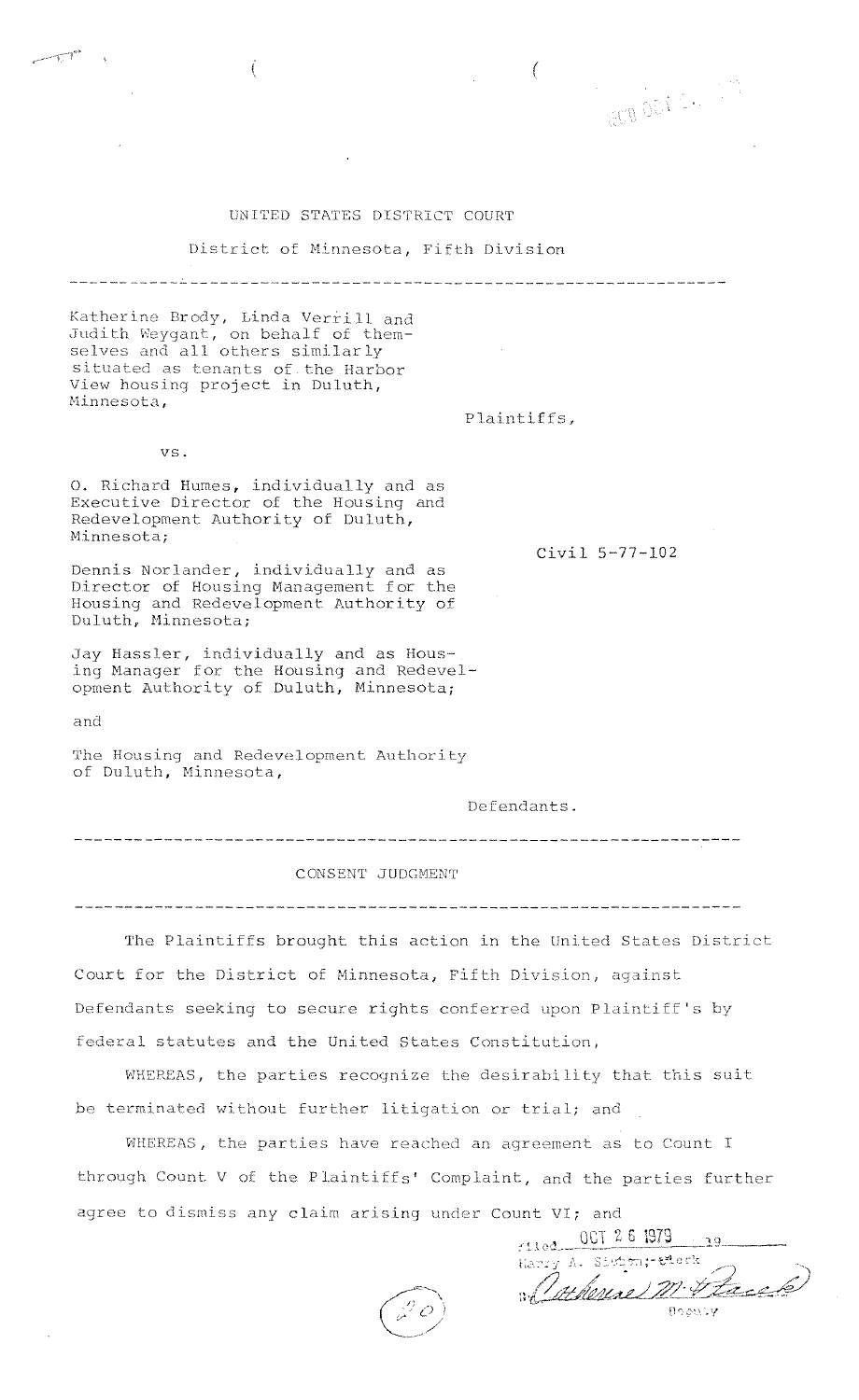WHEREAS, the Plaintiff, Linda Verrill refuses to have any further involvement in this suit, it is agreed between the parties that this matter be dismissed as to her and Defendants without prejudice to her rights in this matter,

It is, upon such agreement by the parties, hereby ORDERED, ADJUDGED and DECREED that the provisions of the consent judgment between the parties are approved and adopted by this Court as final judgment in this action as follows:

1. The Defendant Housing and Redevelopment Authority of Duluth, will make only one annual inspection of each unit at Harbor View Homes and that this inspection shall be for the sole purpose of determining the structural conditions of the apartments. Housing and Redevelopment Authority of Duluth shall give written notice to each tenant at least seven (7) days prior to each such inspection and shall further post general schedules as to when the inspections will take place, at least fourteen (14) days prior to the beginning of each annual series of inspections.

Said notice shall not be required for the visits of maintenance personnel in response to tenant's request for maintenance services if said response is made in a reasonably timely manner (to be construed as ten (10) working days from the receipt of tenant's request), nor is it required for maintenance services necessary to effect repairs of an emergency nature (emergency to mean necessary in order to eliminate or minimize damage to the dwelling unit).

This provision shall not bar HRA personnel from the Social Services Department of HRA from conducting annual visits nor responding to tenant's complaints of unsafe or unsanitary conditions within the project.

 $2.$ That the Housing and Redevelopment Authority of Duluth shall neither forbid the use of Copeland Community Center to groups wishing to meet to discuss grievances and complaints as to the HRA policy, nor require the presence of an HRA official as a prerequisite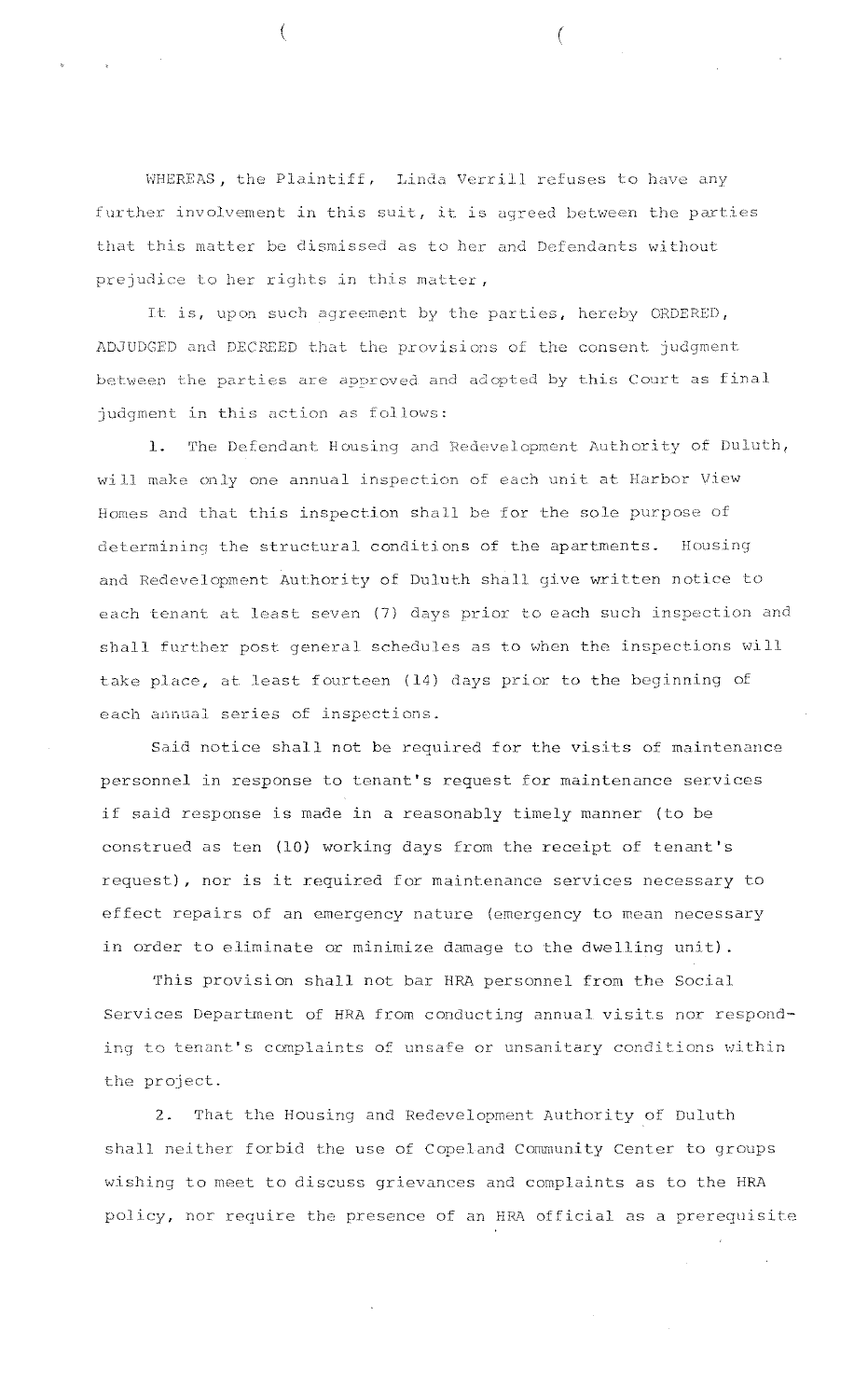for such use.

That the Housing and Redevelopment Authority of Duluth shall not request, advise, counsel or otherwise influence the St. Louis County Department of Social Services to forbid such use or set such a prerequisite as a matter of policy.

 $\overline{\mathcal{C}}$ 

3. That written notice of an informal eviction hearing sent by Housing and Redevelopment Authority of Duluth shall be dated at least ten (10) days prior to the proposed hearing and postmarked at least seven (7) days prior to such hearing; that any notice shall inform the affected tenant of his or her right to be represented by a private attorney or by the Legal Aid Service.

4. That the Housing and Redevelopment Authority of Duluth shall take accurate quarterly readings of utility usage at each unit at Harbor View Homes and shall keep regular records of each unit's quarterly reading.

5. That the Housing and Redevelopment Authority shall issue quarterly itemized statements to each tenant billed for excess utility usage listing: (a) the meter readings at the beginning and the end of the billing period; (b) actual utility usage computed from these readings; (c) the utility allowance for the unit; (d) the excess usage computed from (d) and (c) above, the charge per utility unit (kilowatt hour or cubic foot of gas) for excess usage.

6. That the gas allowance be correlated with the electricity allowance so that if a tenant uses less than the full dollar allowance for gas in a quarter, he or she will be given credit for that by adding it to the dollar amount of the electric allowance for the quarter and vice versa.

That the Housing and Redevelopment Authority of Duluth  $7.$ shall implement any new Department of Housing and Urban Development rules as to utility allowances within six (6) months of the date those rules are adopted.